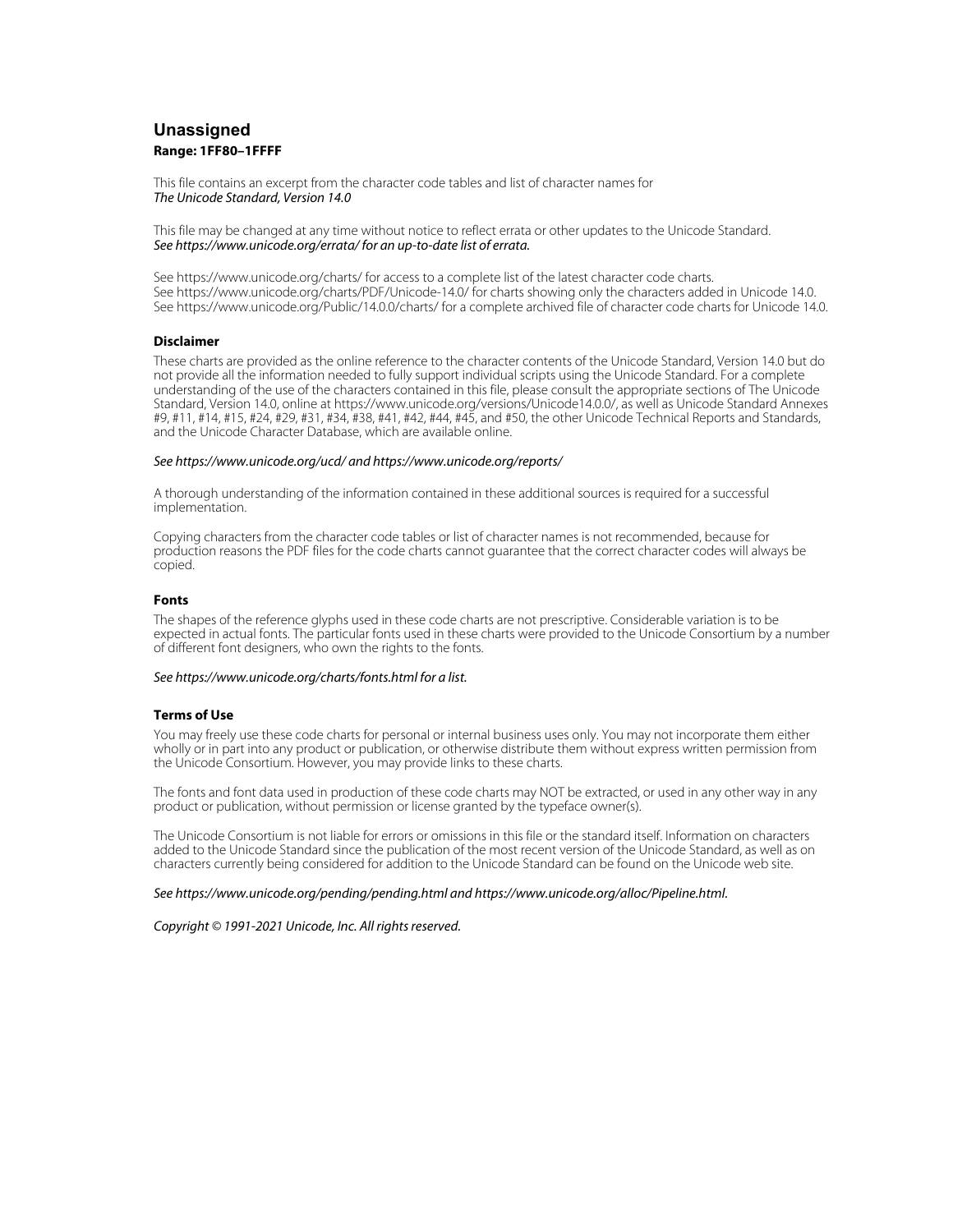

The Unicode Standard 14.0, Copyright © 1991-2021 Unicode, Inc. All rights reserved.